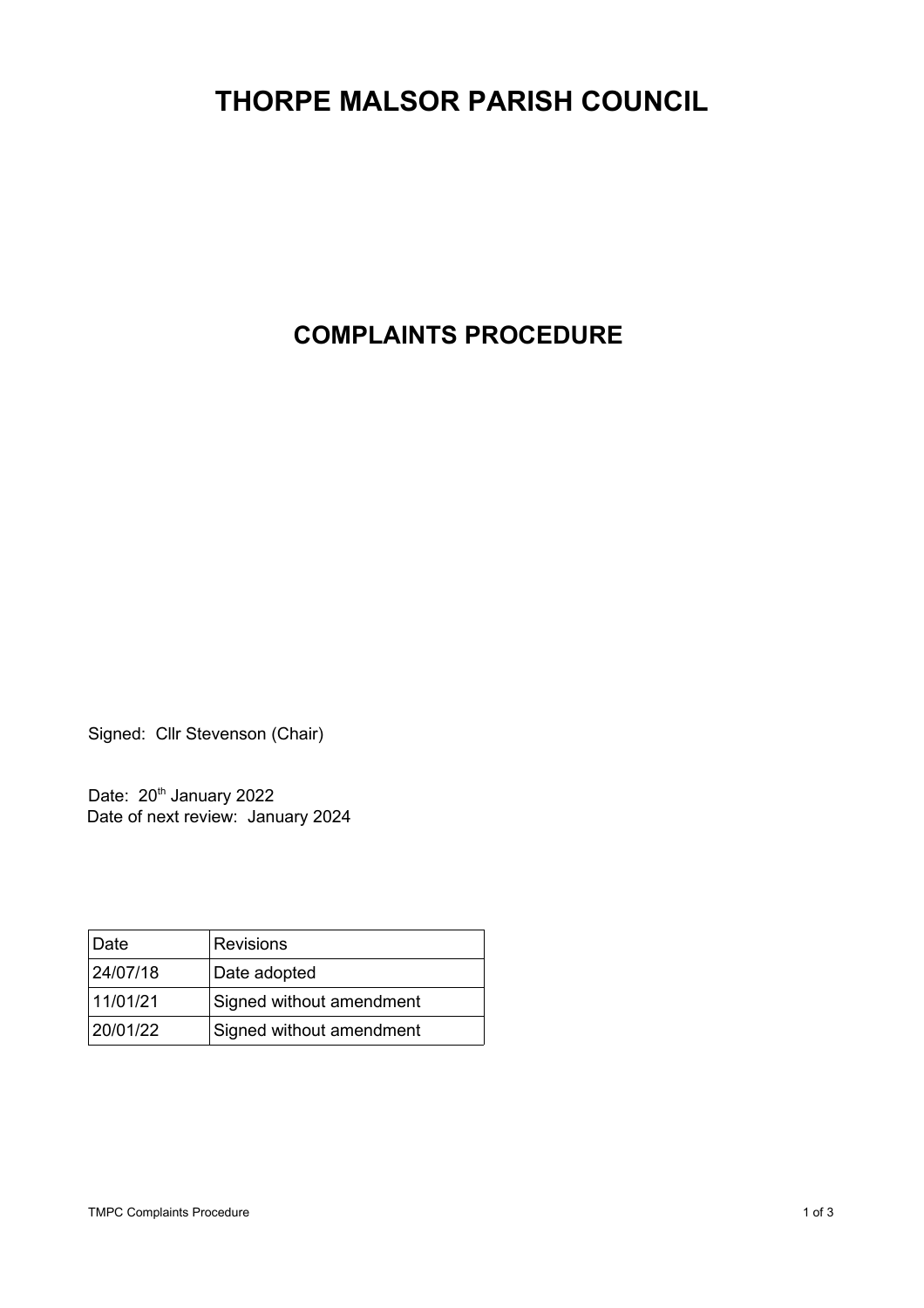This is the complaints procedure of Thorpe Malsor Parish Council, hereinafter referred to as "the council".

- **1.** The council is committed to providing a quality service for the benefit of the people who live or work in its area or are visitors to the locality. If you are dissatisfied with the standard of service you have received from this council, or are unhappy about an action or lack of action by this council, this complaints procedure sets out how you may complain to the council and how we shall try to resolve your complaint.
- **2.** This complaints procedure applies to complaints about council administration and procedures and may include complaints about how council employees have dealt with your concerns.
- **3.** This complaints procedure does not apply to:

**3.1.**Complaints by one council employee against another council employee, or between a council employee and the council as employer. These matters are dealt with under the council's disciplinary and grievance procedures.

**3.2.**Complaints against councillors.

- **4.** The appropriate time for influencing council decision-making is by raising your concerns before the council debates and votes on a matter. You may do this by writing to the council in advance of the meeting at which the item is to be discussed. There may also be the opportunity to raise your concerns in the public participation section of council meetings. If you are unhappy with a council decision, you may raise your concerns with the council, but Standing Orders prevent the council from re-opening issues for six months from the date of the decision, unless there are exceptional grounds to consider this necessary and the special process set out in the Standing Orders is followed.
- **5.** You may make your complaint about the council's procedures or administration to the clerk to the council. You must do this in writing to the clerk (e-mail is preferred). The addresses and other contact details are set out below.
- **6.** You should indicate in your complaint if you wish your complaint to be treated confidentially.
- **7.** Wherever possible, the clerk will try to resolve your complaint immediately. If this is not possible, the clerk will normally try to acknowledge your complaint within five working days.
- **8.** If you do not wish to report your complaint to the clerk, you may make your complaint directly to the chairman of the council who will report your complaint to the council (as appropriate).
- **10.** The clerk or the council (as appropriate) will investigate each complaint, obtaining further information as necessary from you and/or from members of the council. You may be invited to a meeting to make verbal representations and may bring someone with you when doing so.
- **11.** The clerk or the chairman of the council will notify you within 20 working days of the outcome of your complaint and what action (if any) the council proposes to take as a result of your complaint. (In exceptional cases the twenty working days timescale may have to be extended. If it is, you will be kept informed).